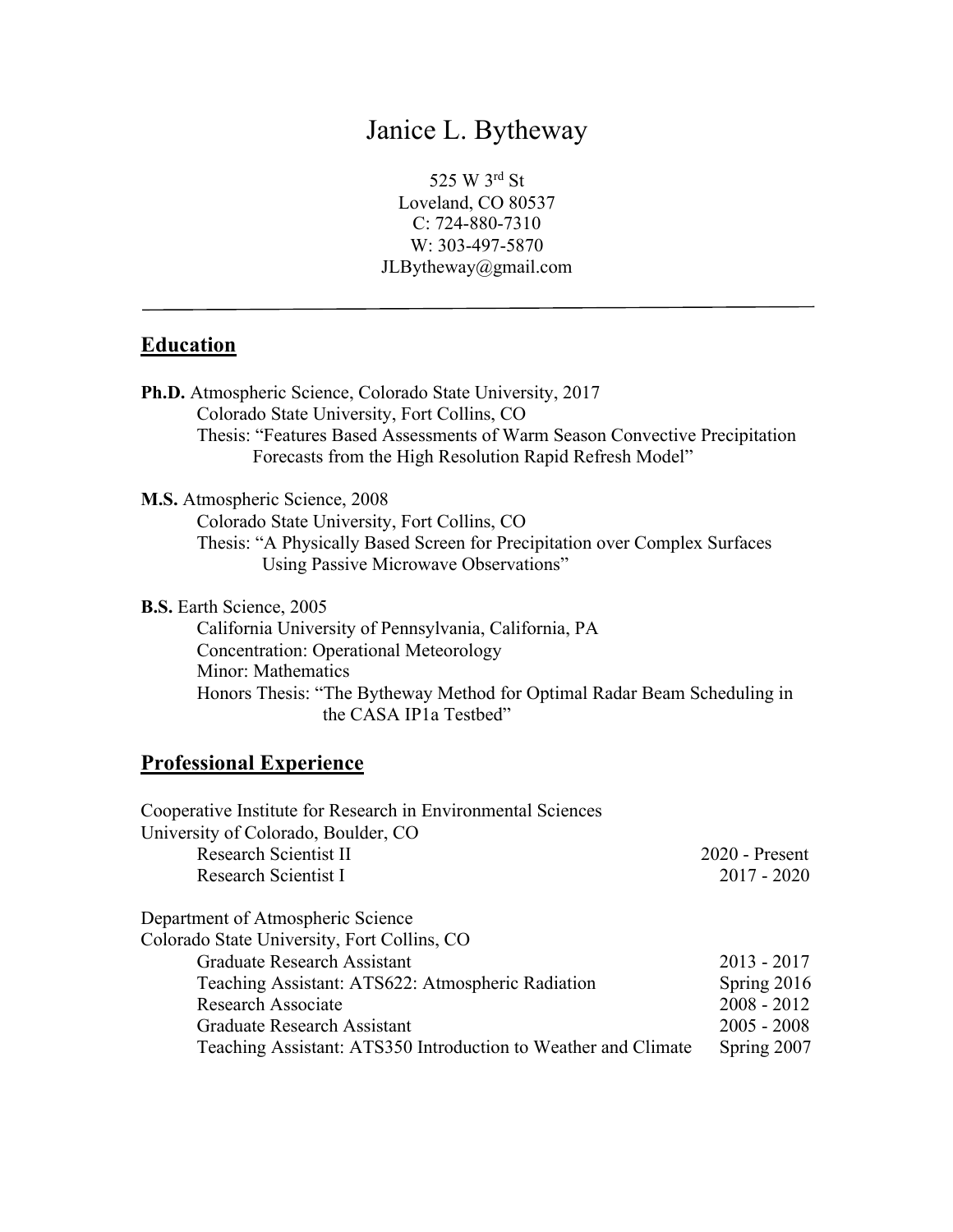| Science and Technology Corporation                    |               |
|-------------------------------------------------------|---------------|
| <b>METSAT Division, Fort Collins, CO</b>              |               |
| Atmospheric Scientist                                 | $2008 - 2012$ |
| Colorado Climate Center, Fort Collins Weather Station |               |
| Colorado State University, Fort Collins, CO           |               |
| Weather Observer                                      | $2006 - 2016$ |

#### **Relevant Skills**

Programming in Fortran, IDL and Python Processing data in a variety of formats (GRIB, HDF-EOS, Net-CDF) Accessing and using NOAA High Performance Computing Systems Using Microsoft Office Suite Using Windows, Mac, and Linux operating systems Collecting and recording atmospheric measurements Assisting in the mentoring of undergraduate research interns Presenting scientific information in written and oral formats

#### **Publications**

**Bytheway, J. L**., M. Hughes, K. Mahoney, R. Cifelli, and J. M. English, 2021: Demonstrating a probabilistic quantitative precipitation estimate for evaluating precipitation forecasts in complex terrain. *Wea. Forecasting*, In press**.** doi:10.1175/WAF-D-21-0074.1.

English, J. M., D. D. Turner, T. I. Alcott, W. R. Moninger, **J. L. Bytheway**, R. Cifelli, and M. Marquis, 2020: Evaluating operational and experimental HRRR model forecasts of atmospheric river events in California. *Wea. Forecasting*, 36, 1925-1944, doi:10.1175/WAF-D-21-0081.1.

**Bytheway, J. L.**, M. Hughes, K. Mahoney, and R. Cifelli, 2020: On the uncertainty of high resolution hourly quantitative precipitation estimates in California. *J. Hydrometeor*., 21, 865-879, doi:10.1175/JHM-D-19-0160.1.

**Bytheway, J. L**., M. Hughes, K. Mahoney, and R. Cifelli, 2019: A multiscale evaluation of multisensor quantitative precipitation estimates in the Russian River Basin. *J. Hydrometeor.,* **20**, 447-466, doi:10.1175/JHM-D-18-0142.1*.*

**Bytheway, J. L.**, and C. D. Kummerow, 2018: Consistency between convection allowing model output and passive microwave satellite observations. *J. Geophys. Res*., 123, doi:10.1002/2017JD027527.

Zhang, Y., M. Pan, J. Sheffield, A. L. Siemann, C. K. Fisher, M. Liang, H. E. Beck, N. Wanders, R. F. MacCracken, P. R. Houser, T. Zhou, D. P. Lettenmaier, R. T. Pinker, **J. Bytheway,** C. D. Kummerow, and E. F. Wood, 2018: A Climate Data Record (CDR) for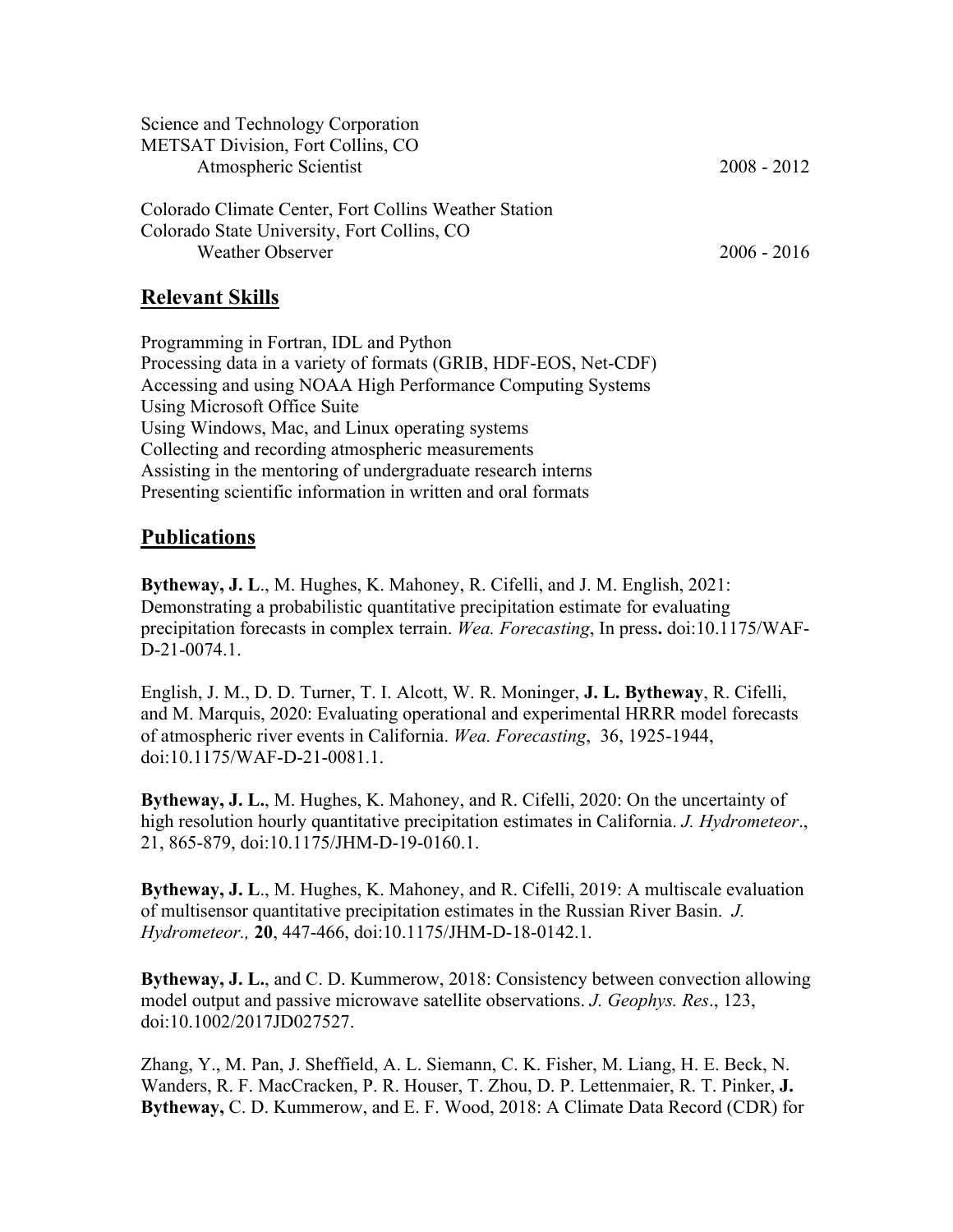the global terrestrial water budget: 1984–2010, *Hydrol. Earth Syst. Sci*., **22**, 241-263, doi:10.5194/hess-22-241-2018.

**Bytheway, J. L.**, C. D. Kummerow, and C. Alexander, 2017: A Features-based assessment of the evolution of warm season precipitation forecasts from the HRRR model over three years of development. *Weather and Forecasting*, **32**, 1841-1856, doi:10.1175/WAF-D-17-0050.1.

**Bytheway, J. L.**, and C. D. Kummerow, 2015: Toward an object-based assessment of high-resolution forecasts of long-lived convective precipitation in the central US. *J. Adv. Model. Earth Syst.,* **07**, 1248-1264, doi:10.1002/2015MS000497-T

**Bytheway, J. L.**, and C. D. Kummerow, 2013: Inferring the uncertainty of satellite precipitation estimates in data-sparse regions over land. *J. Geophys. Res*., **118**, 9524– 9533, doi:10.1002/jgrd.50607.

Vonder Haar, T. H., **J. L. Bytheway**, and J. M. Forsythe, 2012: Weather and climate analyses using improved global water vapor observations. *Geophys. Res. Lett*., **39**, L15802, doi:10.1029/2012GL052094.

**Bytheway, J. L.**, and C. D. Kummerow, 2010: A physically based screen for precipitation over complex surfaces using passive microwave observations, *IEEE Trans. Geosci. Remote Sens.,* **48**, 299-313, doi:10.1109/TGRS.2009.2027434

#### **Conference Presentations**

Bytheway, J. L., D. D. Turner, and R. Cifelli, 2021: Evaluating QPE/QPF skill with observed and simulated passive microwave brightness temperatures in a radiative closure exercise (poster). Presented at 2021 Annual Meeting of the American Meteorological Society, Virtual, January 10-15.

Bytheway, J. L., M. Anderson, R. Cifelli, K. Mahoney, and M. Hughes, 2020: Evaluating hydrologic model forcings for use in reservoir operations planning. Presented at 2020 Annual Meeting of the American Meteorological Society, Boston, MA, January 12-16.

Bytheway, J. L., M. Hughes, K. Mahoney, and R. Cifelli, 2019: Evaluating quantitative precipitation estimate uncertainty in complex terrain for use in quantitative precipitation forecast validation (poster). Presented at 2019 Fall Meeting of the American Geophysical Union, San Francisco, CA, December 9-13.

Bytheway, J. L., M. Hughes, K. Mahoney, and R. Cifelli, 2019: Evaluating quantitative precipitation estimate uncertainty in complex terrain for use in quantitative precipitation forecast validation. Presented at 2019 European Meteorological Society Annual Meeting, Copenhagen, Denmark, September 9-13.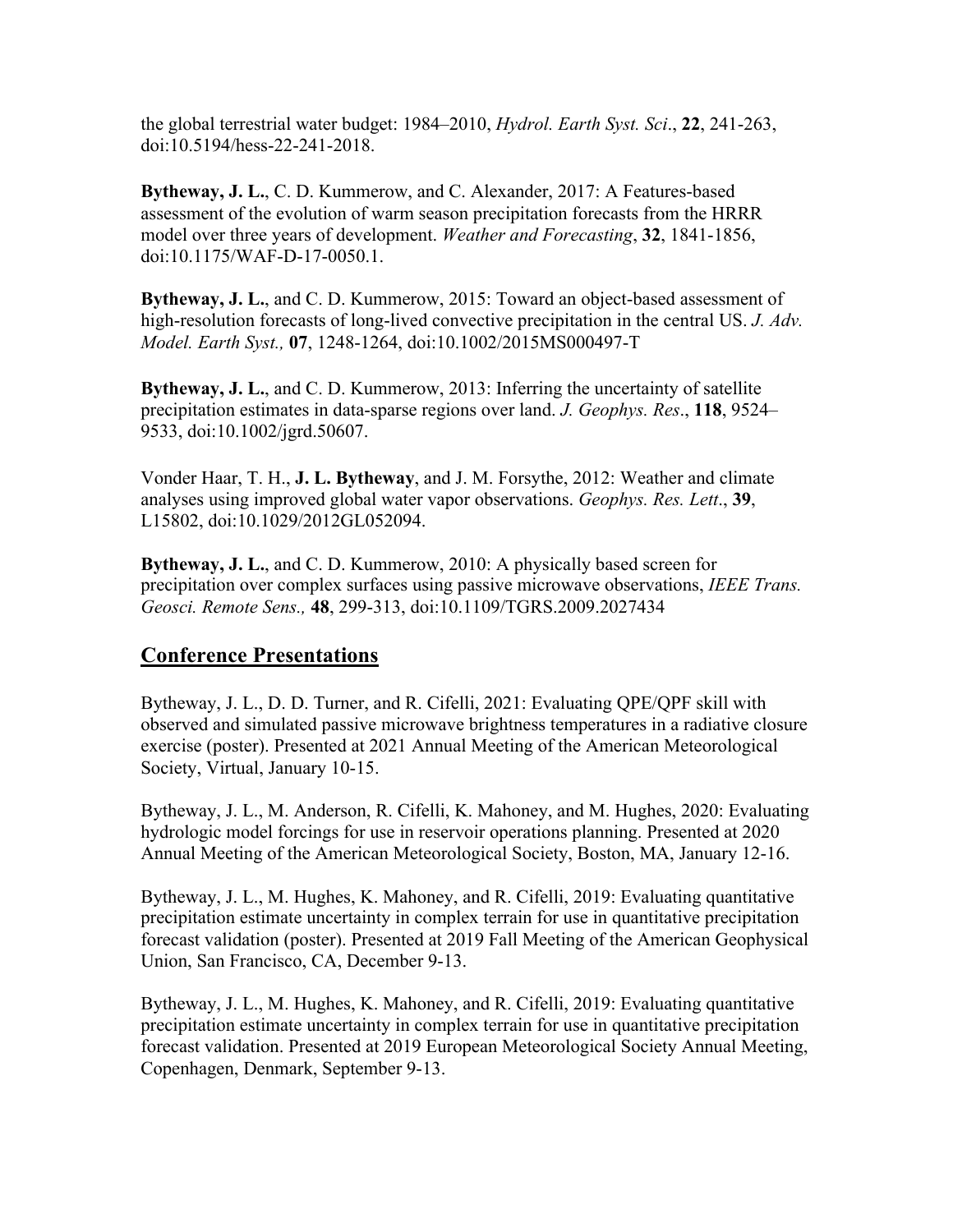Bytheway, J. L., K. Mahoney, M. Hughes, and R. Cifelli, 2018: Successes and failures of deterministic precipitation forecasts leading up to the 2017 Oroville Dam Crisis (poster). Presented at 2018 Fall Meeting of the American Geophysical Union, Washington, DC, December 10-14.

Bytheway, J. L., S. Biswas, R. Cifelli, and M. Hughes, 2017: The relative performance of high resolution quantitative precipitation estimates in the Russian River Basin (poster). Presented at 2017 Fall Meeting of the American Geophysical Union, New Orleans, LA, December 11-15.

Bytheway, J. L., and C. D. Kummerow, 2017: Evolution of HRRR warm season convective precipitation forecasts over three years of model development (poster). Presented at 2017 Annual Meeting of the American Meteorological Society, Seattle, WA, January 22-26.

Bytheway, J. L., 2016: American Meteorological Society: Connecting students at all levels with atmospheric science professionals. Invited presentation to visiting delegation from Chengdu University of Information Technology. Fort Collins, CO, August 1.

Bytheway, J. L., and C. D. Kummerow, 2015: An object-based assessment of the High Resolution Rapid Refresh Model over the western US. Abstract A21E-0193 presented at 2015 Fall Meeting of the American Geophysical Union, San Francisco, CA, December 14-18.

Bytheway, J. L. 2015: The data doesn't lie: Lessons from the creation of the NASA water vapor project dataset. Invited presentation to California University of Pennsylvania Earth Science Department, California, PA, October 23.

Bytheway, J. L., and C. D. Kummerow, 2015: Towards an object-oriented validation system for high-resolution NWP models. Invited presentation to National Center for Atmospheric Research (NCAR) Model Evaluation Toolkit (MET) group, January 14.

Bytheway, J. L., and C. D. Kummerow, 2014: Towards an object-oriented validation system for high-resolution NWP models. 7<sup>th</sup> Workshop of the International Precipitation Working Group (IPWG). Tsukuba, Japan, November 17-21.

Bytheway, J. L., and C. D. Kummerow, 2013: Inferring the Temporal Sampling Uncertainty of Overland Satellite Precipitation Estimates in Data-Sparse Regions. 27<sup>th</sup> AMS Conference on Hydrology. Austin, TX, January 5-10.

Bytheway, J. L., T. H. Vonder Haar, and J. M. Forsythe, 2013: Global and Regional Water Vapor Variability from the New NASA Water Vapor Project-MEaSUREs (NVAP-M) Dataset. 25th AMS Conference on Climate Variability and Change. Austin, TX, January 5-10.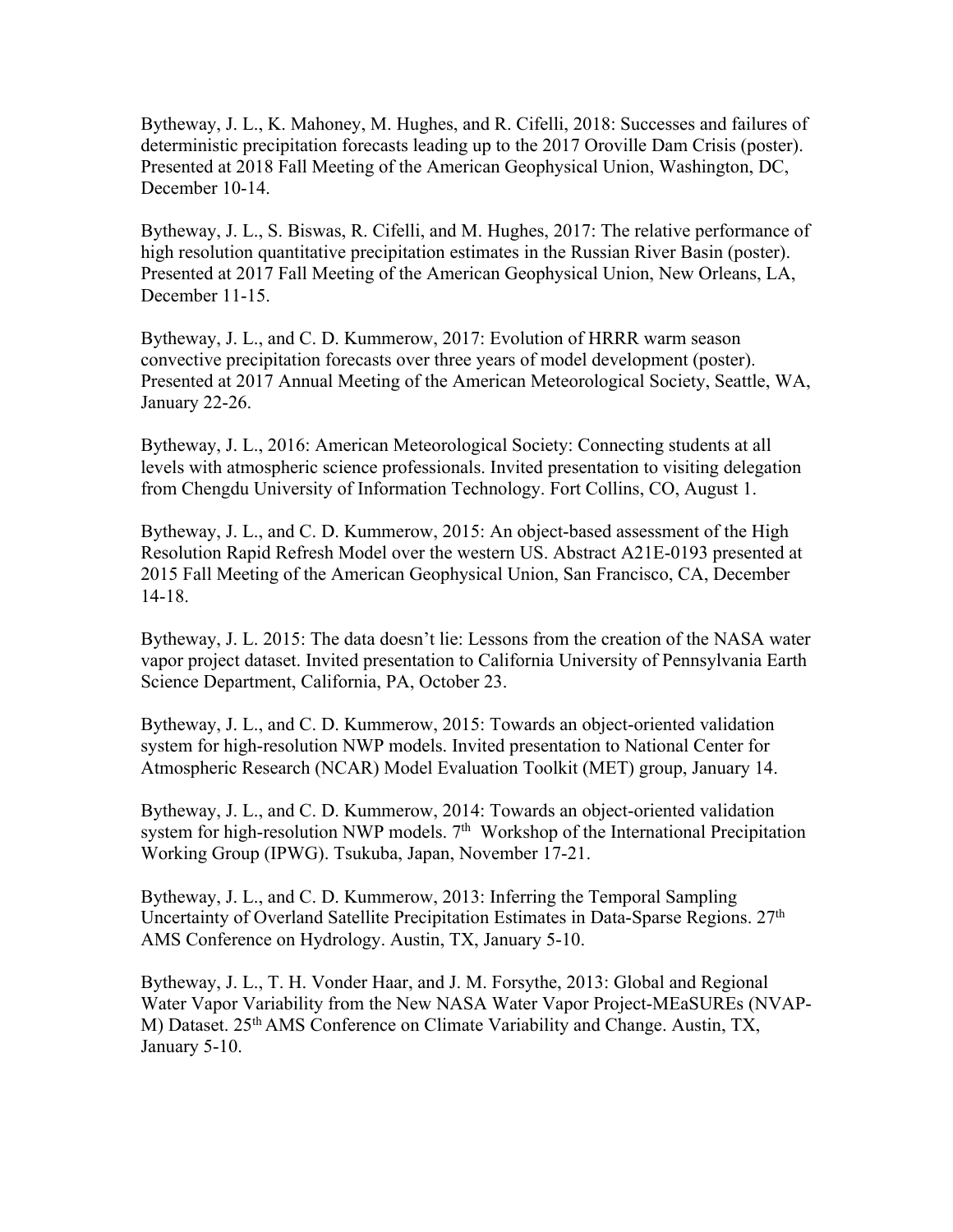Bytheway, J. L., J. M. Forsythe, and T. H. Vonder Haar, 2012: Construction of the New NASA Water Vapor Project –MEaSUREs (NVAP-M) Global Water Vapor Dataset. 18th AMS Conference on Satellite Meteorology, Oceanography and Climatology/First Joint AMS-Asia Satellite Meteorology Conference. New Orleans, LA, January 23-27.

Bytheway, J. L., T. H. Vonder Haar, and J. M. Forsythe, 2012: The New NVAP-M (NASA water vapor project – MEaSUREs) Global water vapor dataset. 24th AMS Conference on Climate Variability and Change. New Orleans, LA, January 23 – 27.

Bytheway, J. L., J. M. Forsythe, and T. H. Vonder Haar, 2011: Construction and validation of the new NASA Water Vapor Project-MEaSUREs (NVAP-M) global water vapor dataset (poster). Proc. WCRP Open Science Conference, Denver, CO, October 24- 28.

Vonder Haar, T. H., J. L. Bytheway, and J. M. Forsythe, 2011: The new NVAP-M (NASA Water Vapor Project-MEaSUREs) global water vapor dataset (poster). Proc. WCRP Open Science Conference, Denver, CO, October 24-28.

Bytheway, J. L., C. D. Kummerow, T. H. Vonder Haar and J. Forsythe, 2011: The NASA NVAP-MEaSUREs 1987-2010 Global Water Vapor Data Set: Design Approach and Heritage Science. GEWEX/ESA DUE GlobVapour Workshop on Long Term Water Vapour Data Sets and Their Quality Assessment. Frascati, Italy, March 8-10.

Bytheway, J. L., J. M. Forsythe, and T. H. Vonder Haar, 2010: Integrating past and present: Satellite observations and the NVAP-M global water vapor dataset. Abstract A53G-03, AGU Fall Meeting, San Francisco, CA, December 13-17.

Bytheway, J. L., J. M. Forsythe, and T. H. Vonder Haar, 2009: Improvement of the NVAP global water vapor data set for climate, hydrological and weather studies (poster). Abstract IN43B-1146, AGU Fall Meeting, San Francisco, CA, December 14-18.

Forsythe, J. M., J.L. Bytheway, and T.H. Vonder Haar, 2009: The NVAP global water vapor climate data record: science results and plans for improvement and continuation. 16<sup>th</sup> AMS Conference on Satellite Meteorology and Oceanography. Phoenix, Arizona, January 11-15.

Bytheway, J. L., 2008: An empirical emissivity model for complex surfaces. Proc.  $12<sup>th</sup>$ AMS Conference on IOAS-AOLS, New Orleans, January 20-24.

Vonder Haar, T. H., J. Forsythe, and J.L. Bytheway, 2008: Variability of water vapor observations on daily to decadal timescales from the global NVAP dataset (poster). AGU Chapman Conference on Atmospheric Water Vapor and Its Role in Climate, Kailua-Kona, Hawaii, October 20–24.